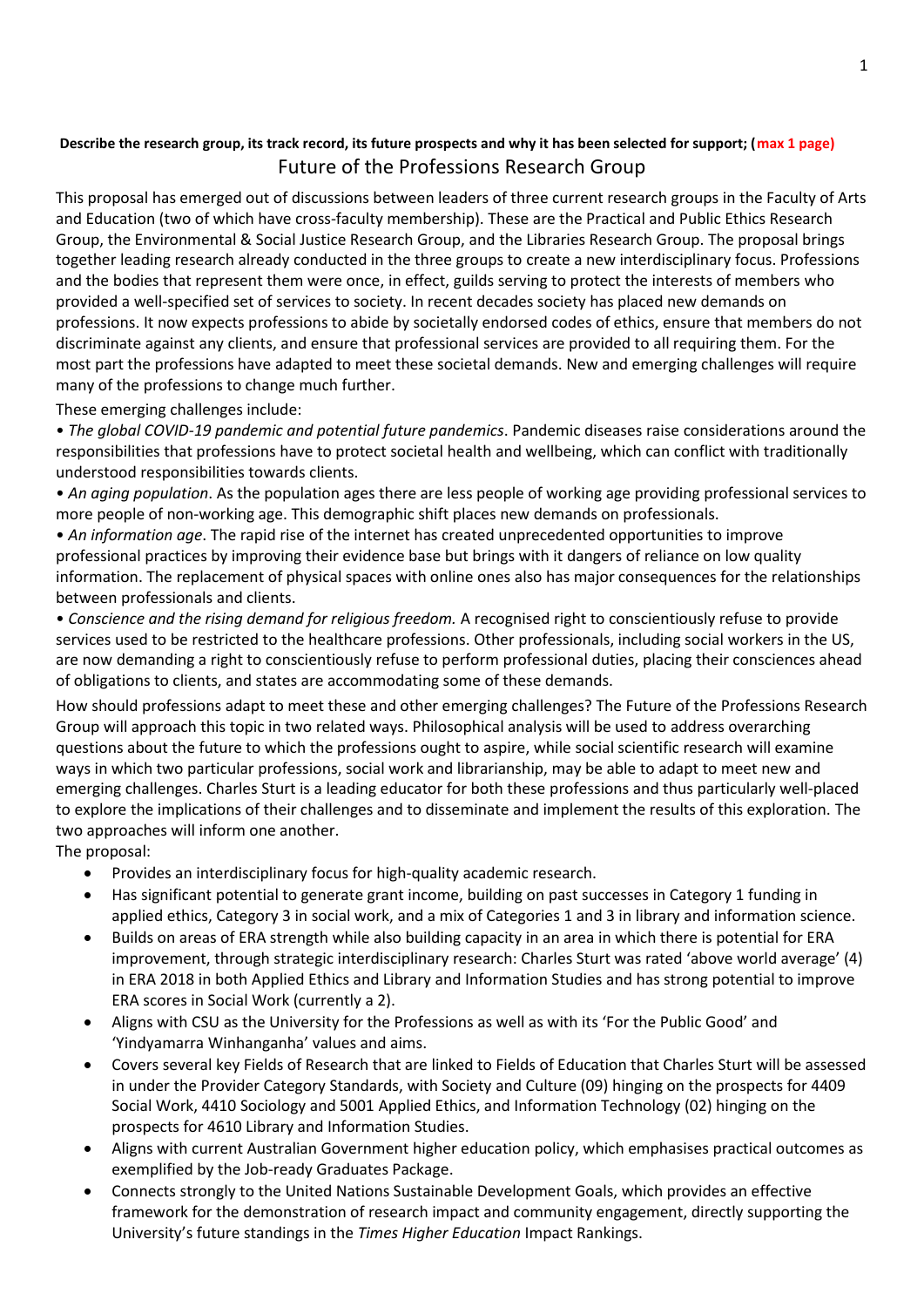## **Nomination of the lead for the research group – noting they must have at least 50% research workload for the three years of funding by this scheme; List (1 line)**

Lead: Assoc. Prof. Steve Clarke, School of Social Work and Arts, FTE 100%

### **The members of the group, and their academic level and FTE; List (e.g. 10 lines)**

Note that the size of this group reflects our topic. To conduct research on the future of the professions, we need to take account of developments across a broad range of professions. So, we require input from academics from a variety of backgrounds who engage, as a part of their work, with different professions and professionals.

### Disciplinary co-leads:

Assoc. Prof. Karen Bell, School of Social Work and Arts, Level D, FTE 100% Dr Heather Boetto, School of Social Work and Arts, Level C, FTE 100% Prof. Philip Hider, School of Information Studies, Level E, FTE 100% Assoc. Prof. Hamid Jamali, School of Information Studies, Level D, FTE 100% Assoc. Prof. Morgan Luck, School of Social Work and Arts, Level D, FTE 100%

### Other members:

Prof. Wendy Bowles, School of Social Work and Arts, Level E, FTE 100% Dr Donna Bridges, School of Social Work and Arts, Level C, FTE 100% Prof. Oliver Burmeister, School of Computing and Mathematics, Level E, FTE 100% Assoc. Prof. Mary Carroll, School of Information Studies, Level D, FTE 100% Dr Daniel Cohen, School of Social Work and Arts, Level C, FTE 100% Dr Anna Corbo Crehan, Australian Graduate School of Policing and Security, Level C, FTE 100% Dr Jane Garner, School of Information Studies, Level B, FTE 100% Dr Kasey Garrison, School of Information Studies, Level C, FTE 100% Dr Peta Jeffries, School of Indigenous Australian Studies, Level B, FTE 100% Prof. Seumas Miller, Australian Graduate School of Policing and Security, Level E, FTE 100% Dr Bernadette Moorhead, School of Social Work and Arts, Level B, FTE 60% Dr Piero Moraro, Centre for Law and Justice, Level B, FTE 100% Prof. Manohar Pawar, School of Social Work and Arts, Level E, FTE 100% Dr Holly Randell-Moon, School of Indigenous Australian Studies, Level C, FTE 100% Dr Emma Rush, School of School of Social Work and Arts, Level B, FTE 100% Dr Ruth Townsend, School of Biomedical Sciences, Level C, FTE 100% Prof. Suzanne Uniacke, School of Social Work and Arts, Level E (Retired Adjunct) Dr Simon Wakeling, School of Information Studies, Level B, FTE 100% Dr Sabine Wardle, School of Social Work and Arts, Level B, FTE 100%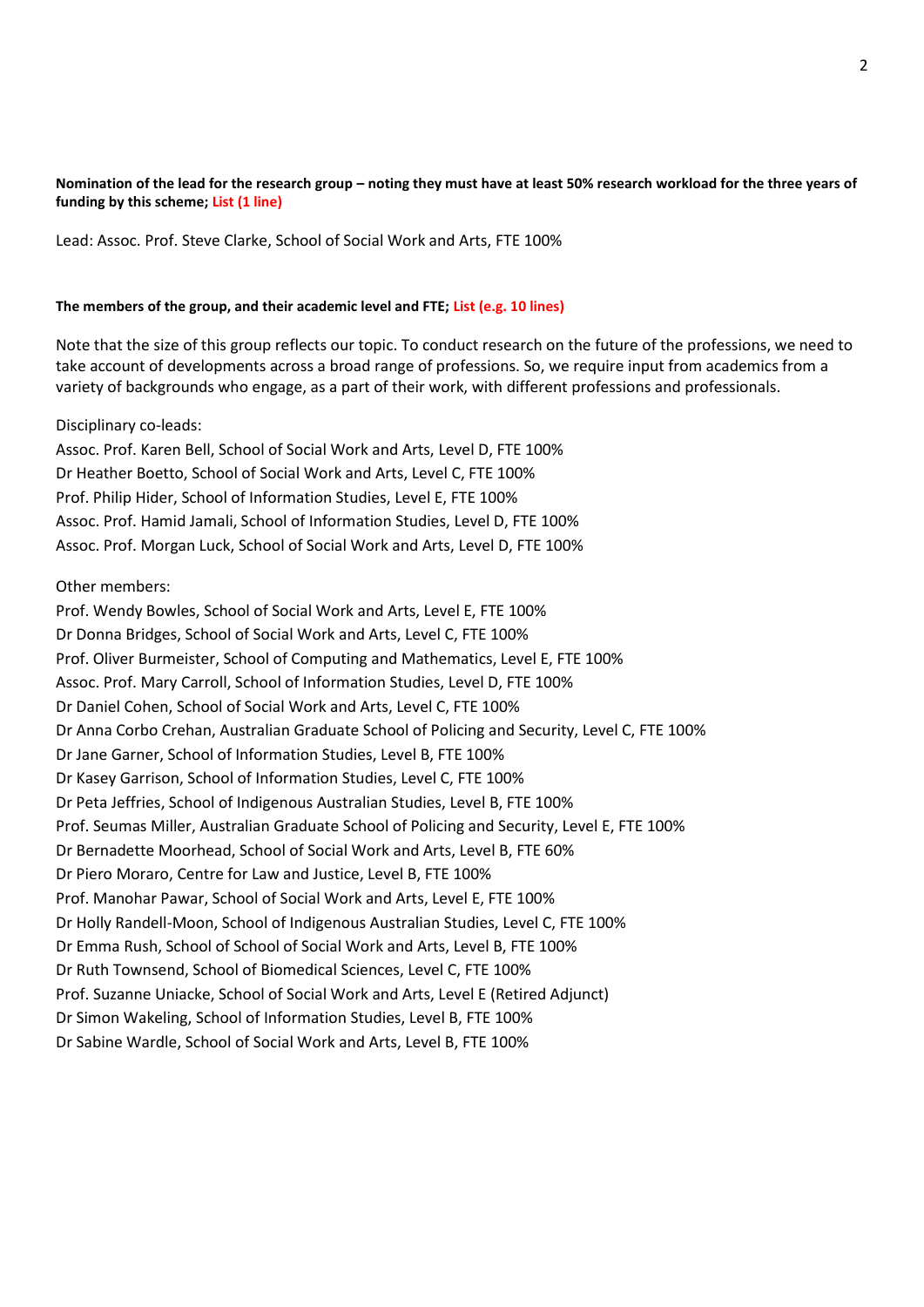**What internal funding support (Faculty and Research Centre) have group members received in the past three years; (Max ½ page)**

**2020 FOAE Compacts Schemes:** Jane Garner, ECR Grant, \$22,466; Sabine Wardle, ECR Grant, \$13,809. **2020 COVID-19 Research Grants Scheme:** Jane Garner et al., \$10,060; Suzanne McClaren, Oliver Burmeister et al., \$27,000; Jodie Kleinschafer, Oliver Burmeister et al., \$28,000; Ashad Kabir, Oliver Burmeister et al., \$12,000. **2019 FOAE Compacts Schemes:** Donna Bridges, Student Support, \$2,750 & Events & Activities \$2,898; Jane Garner, RO/RA Support, \$7,753 & New Staff Grant, \$8,000; Hamid Jamali, Skills Development, \$2,940; Peta Jeffries, Early Career Mentor, \$4,425; Bernadette Moorhead, Income and Initiatives, \$4,450 & Skills Development, \$1,305; Holly Randell-Moon, RO/RA Support, \$3,517 & Events and Activities, \$6,957; Simon Wakeling, New Staff Grant, \$7,952; ESJ Group, establishment grant, \$19,100; LRG Group, establishment grant, \$19,914. **2018 FOAE Compacts Schemes**: Donna Bridges, Grant Development, \$9,969; Peta Jeffries, Income and Initiatives, \$7,090; Holly Randell-Moon, New Staff Grant, \$7,939.

**2018-2020 Charles Sturt University Research and Senior Fellowships:** Oliver Burmeister, \$99,000; Karen Bell, \$48,000.

**2017-2018 FOAE Compacts Schemes:** Suzanne Uniacke and Steve Clarke, Research Assistance for Sustained Programs of Research Funding, \$31,753.

**What [FoR codes](https://research.csu.edu.au/performance/for-codes) (2 and 4 digit) will be covered by publications and which Q1/Q2 journals will be targeted (or equivalent); Use table below**

| FoR  | Journal                                                                       |        |
|------|-------------------------------------------------------------------------------|--------|
| 4409 | British Journal of Social Work                                                | All Q1 |
|      | Social Service Review                                                         |        |
|      | Social Policy and Administration                                              |        |
|      | Health and Social Care in the Community                                       |        |
|      | Journal of Social Policy                                                      |        |
| 4410 | Journal of Service Research                                                   | All Q1 |
|      | <b>Work, Employment and Society</b>                                           |        |
| 4610 | <b>Library Quarterly</b>                                                      | All Q1 |
|      | Library and Information Science Research                                      |        |
|      | Journal of Librarianship and Information Science                              |        |
|      | <b>Library Management</b>                                                     |        |
|      | <b>Collection Management</b>                                                  |        |
|      | Journal of Documentation                                                      |        |
|      | <b>IFLA Journal</b>                                                           |        |
| 5001 | <b>Ethical Theory and Moral Practice</b>                                      | All Q1 |
|      | <b>Ethics and Social Welfare</b>                                              |        |
|      | Journal of Social Philosophy                                                  |        |
|      | Journal of Applied Philosophy                                                 |        |
|      | Ethics, an International Journal of Social, Legal and Political<br>Philosophy |        |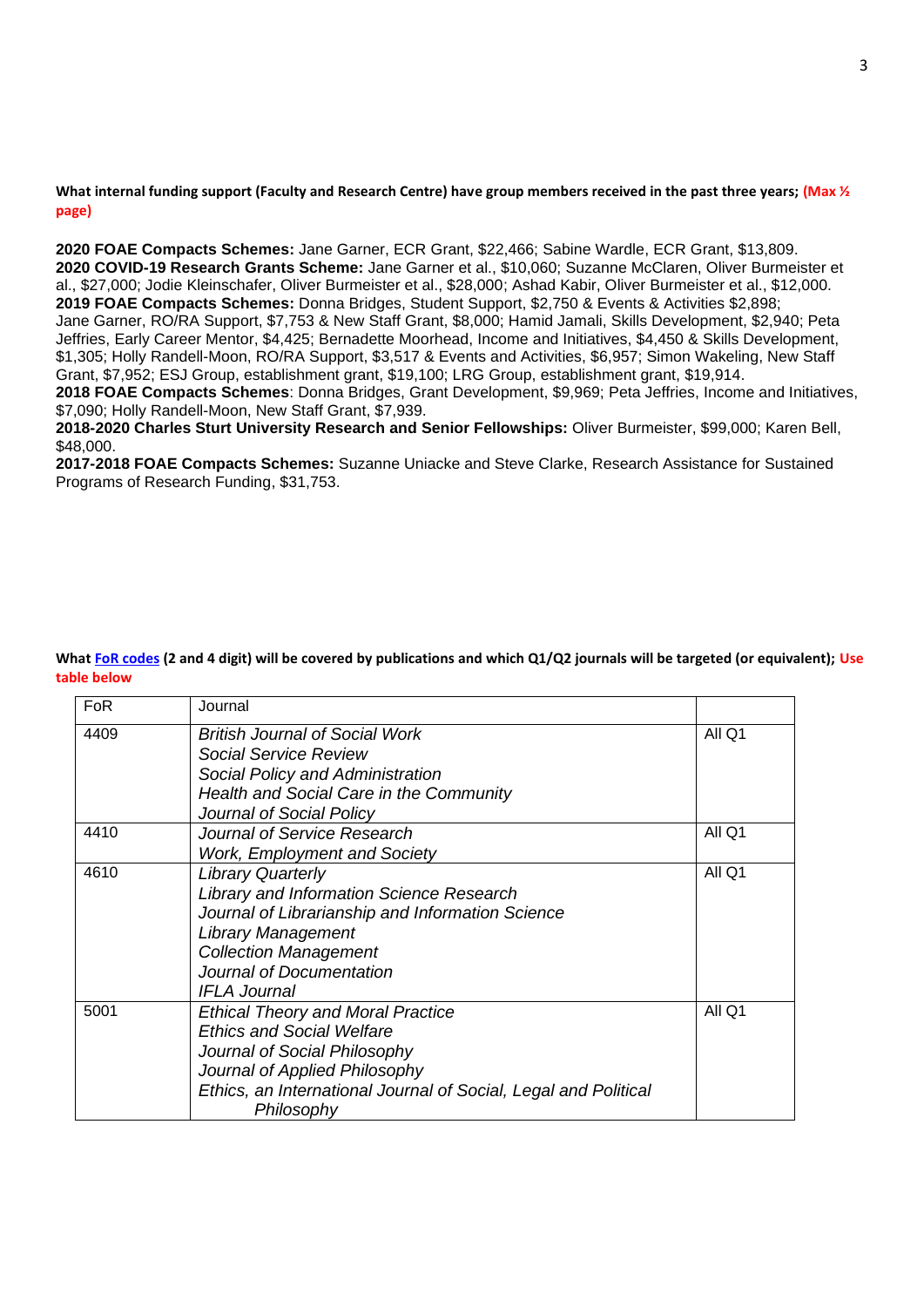# **What are the research questions that will initially be tackled and why? What impact will this research have?; (Max 1 page)**

## **Overarching questions**

*What are professional obligations? How do these change over time?* There is a foundational debate in applied ethics on the nature of professional obligation, which will be of strong interest to editors of leading applied ethics journals. A postdoctoral fellow will work on this topic under the supervision of Clarke and Luck.

*In what ways can community engagement and curriculum co-creation enhance education for the professions?* Through partnerships with industry, priority community issues can be explored and strategies developed to enhance professionals' capacity to respond to urgent challenges spelled out in the UN Sustainable Development Goals.

*What are the major challenges facing library and information science education for professional practice in a changing world?* Heated debate is taking place around the role of formal education for the library and information professions. This debate lacks an evidence base, which members of our group will provide.

# **The professions in a post-COVID world**

*Does the reality of the global pandemic impose new moral responsibilities on professionals? If so, what are these new responsibilities?* The realisation that many of our actions can significantly impact on the health of others has led to a rethinking of the proper scope of moral responsibilities, including those of professionals. This is a pressing issue.

*How is contemporary social work practice conceptualised in the context of disaster preparedness?* The increasing magnitude and frequency of disasters has disproportionate impacts on marginalised communities. It is crucial to embed skills for disaster practice in the professional domain. While there is a body of literature on post-disaster social work practice, the conceptualisation framework for contemporary professional practice is under-developed.

# **Professions for an ageing population**

*What moral responsibilities do we have to elderly people?* There is a lack of rigorous philosophical research on issues of intergenerational justice and about the extent to which professions are responsible for ensuring that just outcomes are delivered to elderly people. There is a clear need for such research, which our group can provide.

*How can e-health education build capacity for professional practice in end-of-life care?* The majority of elderly people do not have access to high quality, equitable and culturally appropriate care. To build capacity for quality palliative care, opportunities to upskill health and welfare professionals are critical. An e-health platform for palliative care education would deliver flexible, self-paced, low-cost skill development for professional practice.

# **Professions in an increasingly online world**

*How will local services such as public libraries facilitate social connection in the post-COVID world?* Research is needed regarding a post-COVID world with changed configurations of physical and online spaces, and different attitudes and behaviours towards social interaction. Our group can provide this research, building on the internally funded COVID-19 and public libraries research project.

*How can public libraries in Australia extend their services through inter-professional collaboration with social work*? Internationally, public libraries are employing social workers to diversify services provided to community members experiencing complex social issues. In Australia, this form of inter-professional cooperation is underdeveloped and requires further research to optimise impact and effectiveness. A postdoctoral fellow will work on this topic under the supervision of Hider and Bell.

# **Professions and conscience**

*How can concerns for the religious freedom and conscience of individual professionals be reconciled with the obligations of professionals towards their clients?* This is a crucial issue for many religious professionals and religious organisations that provide social services. It also raises important questions about the autonomy of professional organizations. Work on the topic builds on Clarke's current ARC DP on 'Religion, Pluralism, and Healthcare Practice'.

*How should librarians deal with misinformation and disinformation?* The traditional 'information neutral' stance of librarians has come under particular strain in recent years with the proliferation of conspiracy theories and 'fake news'. Research will investigate the role that librarians can and should play in providing access to trustworthy information to meet the needs of vulnerable groups in their communities.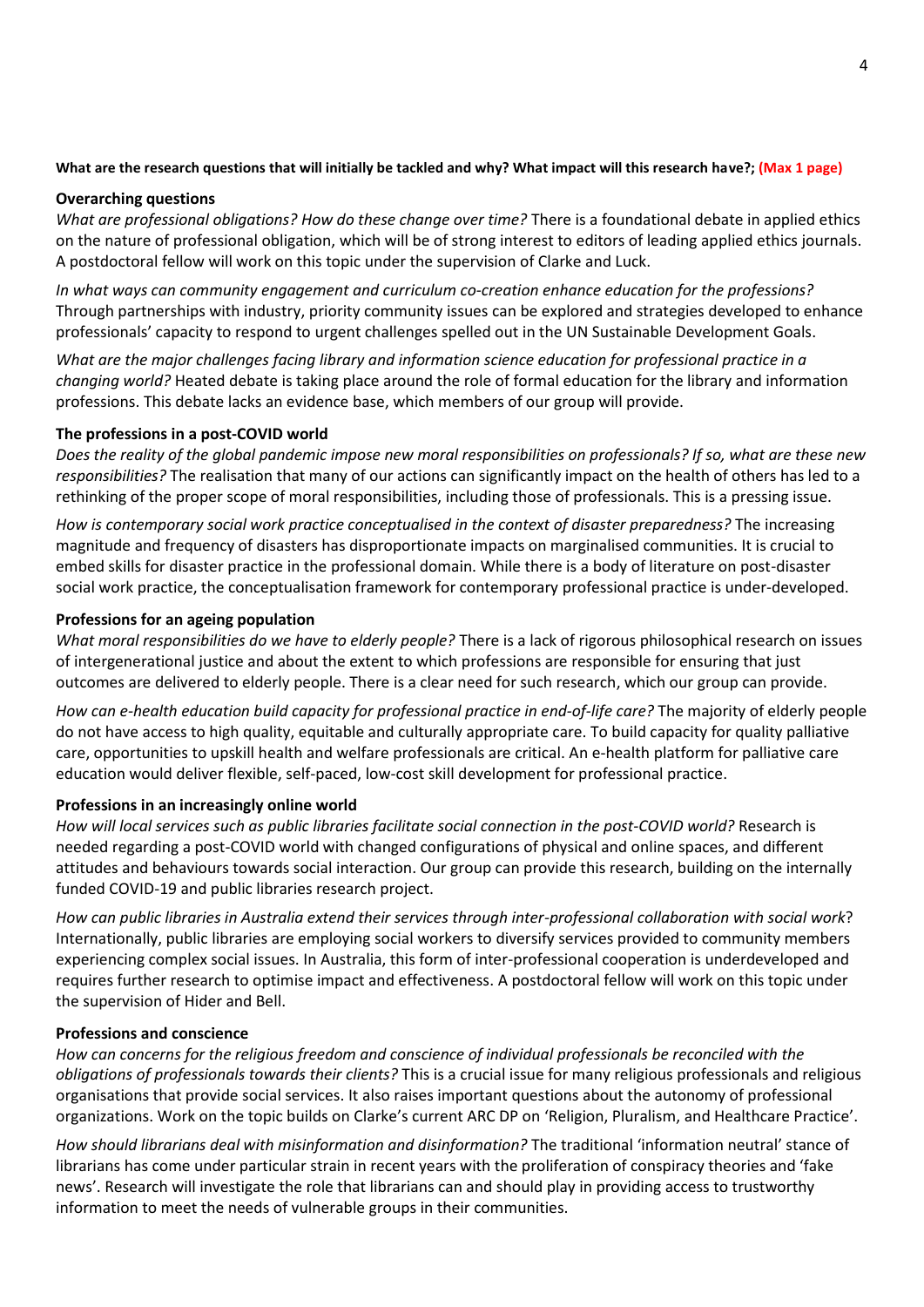## **Have these research questions been 'pitched' for funding previously (internal or external funding) (Max half page)**

### Two questions have:

### *How can e-health education build capacity for professional practice in end-of-life care?*

A research proposal for \$80,843 was submitted by Wardle, Bell and Jeffries that addressed this question was shortlisted for Dept. Foreign Affairs and Trade/Australia-India Council grant (April 2021) but was ultimately unsuccessful. Only 20 of 146 applications were shortlisted and invited to deliver a research 'pitch' to the AIC panel; ten projects were funded, with this project just missing out in the final round of assessment.

### *How will local services such as public libraries facilitate social connection in the post-COVID world?*

An initial exploratory study on this theme is presently being conducted by members of the LRG with the support of a grant from the State Library of New South Wales for \$12,481.

### **What external funding sources and/or external partnerships will be targeted and why (Max half page)**

*Australian Research Council Discovery Project Scheme*. Clarke has been a CI on three ARC Discovery Projects (over \$1M total) focussed on applied ethics research, including two he has led, hosted by Charles Sturt. He is well suited to lead a grant application involving applied ethics research, for \$400,000 (approx.) over three years. There is renewed interest in the professions and the obligations of professionals, in applied ethics, so this is an attractive topic.

*Australian Research Council Discovery Early Career Researcher Award.* A Postdoctoral Fellow (PF) will be recruited who has good prospects of winning this three-year award. Clarke has supervised three previous PFs at Charles Sturt, all of whom now have flourishing academic careers. He will mentor the PF through the application process. Renewed interest in the professions and the obligations of professionals, in applied ethics, makes this a very fundable topic.

*The State Library of New South Wales* (SLNSW) is funding three relevant projects (over \$20K in total) being carried out by the LRG, including an exploratory investigation into public libraries' place in a post-COVID world (Wakeling, Hider, Jamali, Randell-Moon). The SLNSW has indicated that more grants will be available from next year for similar (and larger) projects, and has invited the LRG to submit further proposals. The SLNSW oversees the network of public libraries across the state and is an ideal partner for public library research.

*Australian Research Council Linkage Project Scheme.* Hider will lead a 2022 ARC Linkage application assessing the alignment of contemporary practices and services of Australian public libraries with their perceived and stated missions. The challenges librarians and their communities face in the post-COVID world make a comprehensive evaluation of the shifting role of librarians urgent. Hider has been lead CI on external grants totalling approximately \$1M. The Australian Public Library Alliance, Australian Library and Information Association and the State Library of NSW will be included as application partners.

*Australia-India Council Grant (Dept. Foreign Affairs and Trade).* Wardle, Bell and Jeffries will apply for funding in the 2022 AIC round. With in-kind support from international partners (Centre of Excellence in Palliative Care Research and Action Rajagiri College of Social Sciences, India) a proposal to co-create and deliver professional education via an e-health platform for quality end-of-life care will be submitted.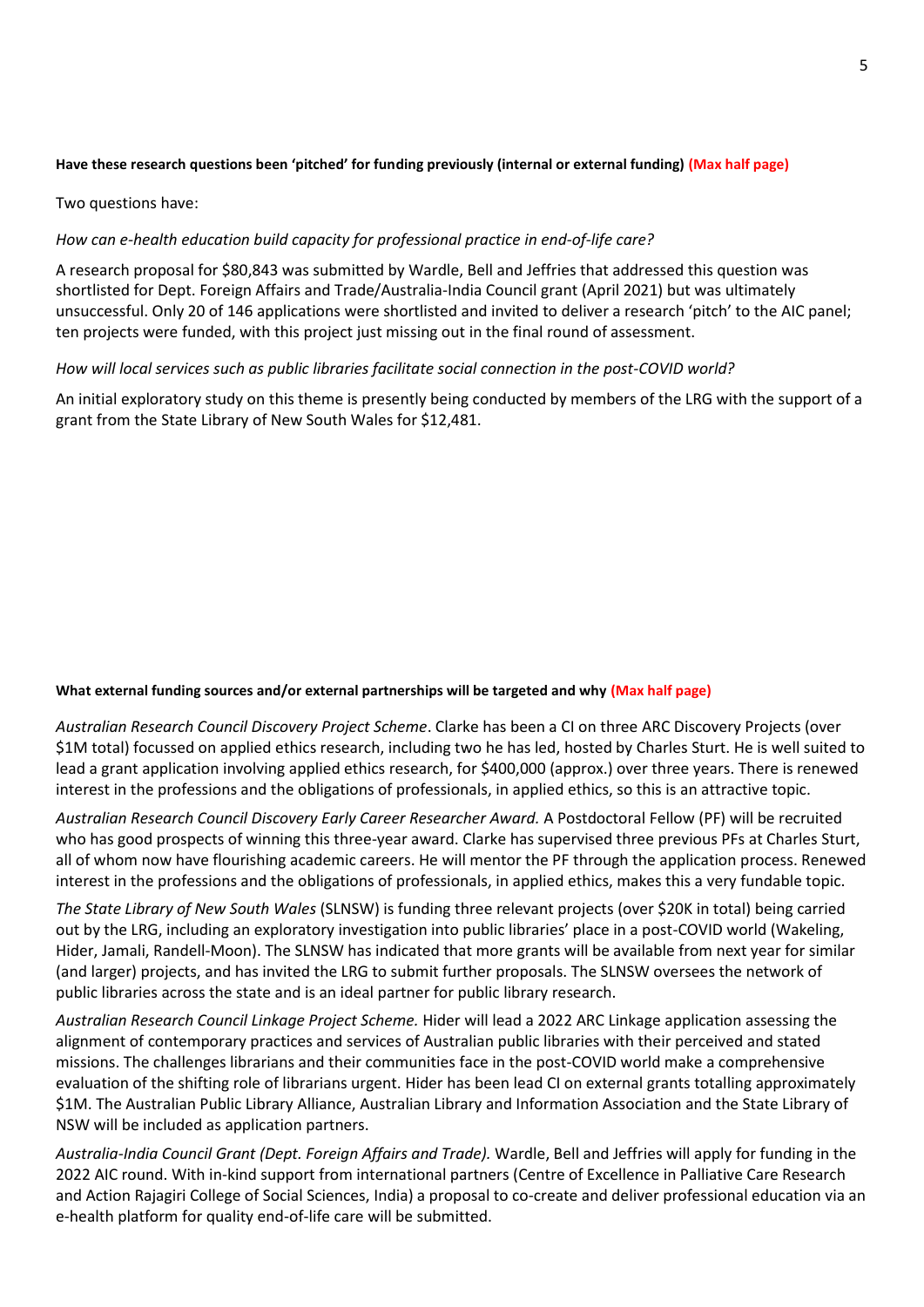## **What government or industry partners have been engaged (any commitment to co-investment would be viewed favourably); (Max half page)**

*Meeting the needs of the community in a time of disaster: Strategies for resilience in health and welfare organisations. External funding - NSW Government Community Resilience Innovation Program).* Community partners Wagga Wagga City Council, NSW State Emergency Service, NSW Dept. Communities and Justice, NSW Dept. Health, NSW Police/Emergency Management team. CSU project team – Boetto, Bell, Bowles.

*Developing an e-health platform for professional capacity-building in end of life care.* International partner – Centre of Excellence in Palliative Care Research and Action - Rajagiri College of Social Sciences (India). CSU project team – Wardle, Bell, Jeffries.

*Professional identity in social work*. International partners King's College (England), Nihon Fukushi University (Japan), Tel Aviv University (Israel). Internal funding – FOAE Research Support Scheme. CSU project team – Moorhead, Bell, Bowles. Research question - What are the major challenges facing social work education for professional practice in a changing world?

*Australian Public Libraries during the COVID-19 Crisis.* Funded by Charles Sturt, and partnered by the Australian Public Library Alliance, the peak public libraries body in Australia, assisted by the Australian Library and Information Association, the country's peak body for librarianship in general. This project is on course to produce three Q1 and one Q2 journal publications, as well as a final report for the ALIA website, and has led to three further projects funded by the State Library of NSW. The SLNSW has indicated interest in co-investing in projects emanating from the proposed Future of the Professions group.

*Evaluating Public Library Community Engagement and Impact.* This project has been supported and co-designed by Libraries ACT, with the objective of identifying practical strategies public libraries can adopt to maximise impact and engagement with their communities in changing times.

### **Proposed 3 year budget and justification on next three pages**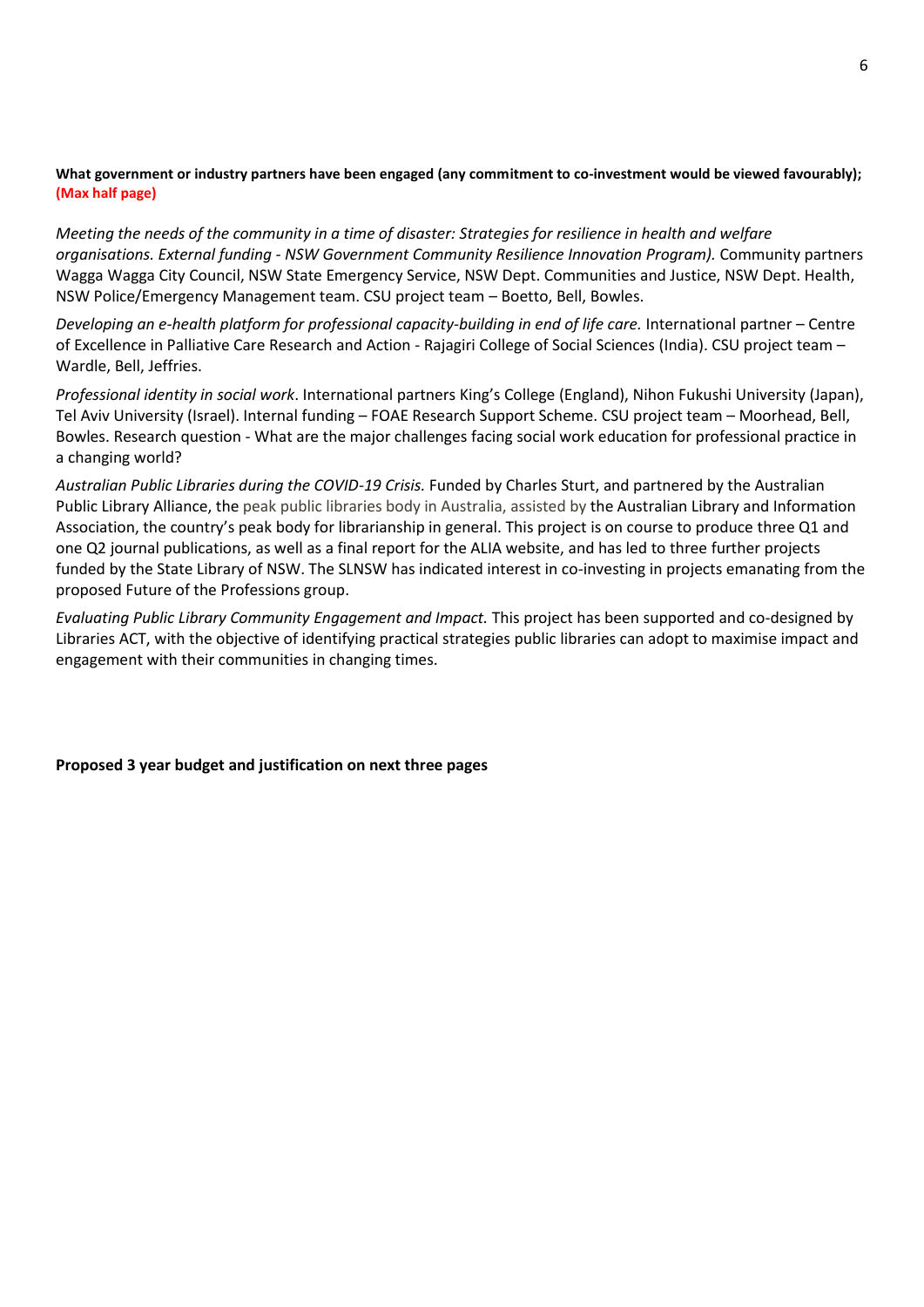|                                               | Year 1 (up to \$300,000)     |                 |               |                                         |                   |                                                                                   |  |  |  |
|-----------------------------------------------|------------------------------|-----------------|---------------|-----------------------------------------|-------------------|-----------------------------------------------------------------------------------|--|--|--|
| <b>Funding for:</b>                           | <b>Position</b><br>Level     | <b>Fraction</b> | <b>Salary</b> | <b>Salary</b><br>with<br><b>Oncosts</b> | <b>Total Cost</b> | <b>Comments</b>                                                                   |  |  |  |
| Group Lead                                    | <b>Buyout for</b><br>Lead    | 20%             | \$22,384      | \$26,091                                | \$26,091          | Buyout is calculated<br>at \$64.88 per hour<br>using code AX160 x<br>345 hours.   |  |  |  |
| Postdoctoral<br>Fellow 1<br>(PF1)             | Level A, Step<br>6           | 100%            | \$91,312      | \$113,726                               | \$113,726         |                                                                                   |  |  |  |
| Postdoctoral<br>Fellow <sub>2</sub><br>(PF2)  | Level A, Step<br>6           | 50%             | \$45,656      | \$56,863                                | \$56,863          |                                                                                   |  |  |  |
| Research<br>Assistant                         | Level 7, Step<br>1           | 50%             | \$43,587      | \$52,719                                | \$52,719          |                                                                                   |  |  |  |
| Relocation<br>expenses for<br>PF <sub>1</sub> |                              |                 |               |                                         | \$8,000           |                                                                                   |  |  |  |
| Co-lead Bell                                  | <b>Buyout for</b><br>Co-Lead | 10%             | \$11,192      | \$13,046                                | \$13,046          | Buyout is calculated<br>at \$64.88 per hour<br>using code AX160 x<br>172.5 hours. |  |  |  |
| Co-lead<br>Jamali                             | <b>Buyout for</b><br>Co-Lead | 10%             | \$11,192      | \$13,046                                | \$13,046          | Buyout is calculated<br>at \$64.88 per hour<br>using code AX160 x<br>172.5 hours. |  |  |  |
| Total cost (year 1)                           |                              |                 |               |                                         | \$283,491         |                                                                                   |  |  |  |
|                                               |                              |                 |               |                                         |                   |                                                                                   |  |  |  |
|                                               | Year 2 (up to \$180,000)     |                 |               |                                         |                   |                                                                                   |  |  |  |
| Funding for:                                  | <b>Position</b><br>Level     | <b>Fraction</b> | <b>Salary</b> | <b>Salary</b><br>with<br><b>Oncosts</b> | <b>Total Cost</b> | <b>Comments</b>                                                                   |  |  |  |
| Group Lead                                    | <b>Buyout for</b><br>Lead    | 20%             | \$22,384      | \$26,091                                | \$26,613          | With 2% added.                                                                    |  |  |  |
| Postdoctoral<br>Fellow 1                      | Level A, Step                | 50%             | \$47,529      | \$59,196                                | \$60,380          | With 2% added.                                                                    |  |  |  |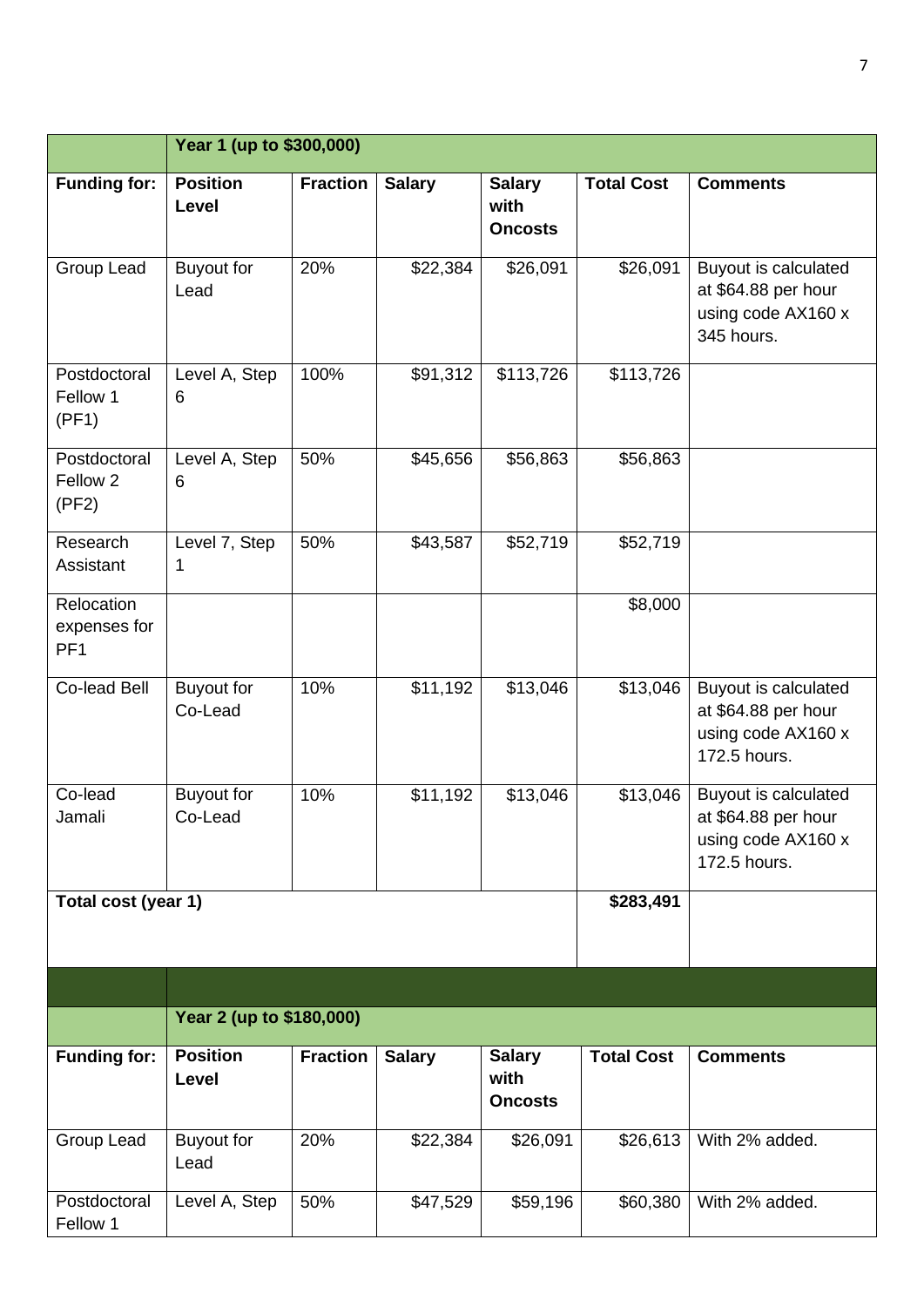| (FF1)                                        | $\overline{7}$                  |                          |                          |                                         |                    |                             |  |  |
|----------------------------------------------|---------------------------------|--------------------------|--------------------------|-----------------------------------------|--------------------|-----------------------------|--|--|
| Postdoctoral<br>Fellow <sub>2</sub><br>(PF2) | Level A, Step<br>$\overline{7}$ | 50%                      | \$47,529                 | \$59,196                                | \$60,380           | With 2% added.              |  |  |
| Project<br><b>Group Event</b>                | $\overline{\phantom{0}}$        |                          | $\overline{\phantom{a}}$ |                                         | \$3,500            |                             |  |  |
| Conference<br>Travel<br>Funding              | $\blacksquare$                  | $\overline{\phantom{a}}$ | $\overline{\phantom{a}}$ |                                         | \$10,000           |                             |  |  |
| Total cost (year 2)                          |                                 | \$160,873                |                          |                                         |                    |                             |  |  |
|                                              |                                 |                          |                          |                                         |                    |                             |  |  |
|                                              | Year 3 (up to \$150,000)        |                          |                          |                                         |                    |                             |  |  |
| <b>Funding for:</b>                          | <b>Position</b><br>Level        | <b>Fraction</b>          | <b>Salary</b>            | <b>Salary</b><br>with<br><b>Oncosts</b> | <b>Total Cost</b>  | <b>Comments</b>             |  |  |
| Group Lead                                   | <b>Buyout for</b><br>Lead       | 20%                      | \$22,384                 | \$26,091                                | \$27,145           | With a further 2%<br>added. |  |  |
| Postdoctoral<br>Fellow 2<br>(PF2)            | Level A, Step<br>8              | 50%                      | \$48,988                 | \$61,013                                | \$61,013           | With a further 2%<br>added. |  |  |
| Co-lead<br><b>Boetto</b>                     | <b>Buyout for</b><br>Co-Lead    | 10%                      | \$11,192                 | \$13,046                                | \$13,573           | With a further 2%<br>added. |  |  |
| Project<br><b>Group Event</b>                | $\overline{\phantom{0}}$        | -                        | $\blacksquare$           |                                         | $\frac{1}{1}3,500$ |                             |  |  |
| Conference<br>Travel<br>Funding              |                                 |                          | $\overline{\phantom{a}}$ |                                         | \$10,000           |                             |  |  |
| Total cost (year 3)                          |                                 |                          |                          |                                         | \$115,231          |                             |  |  |